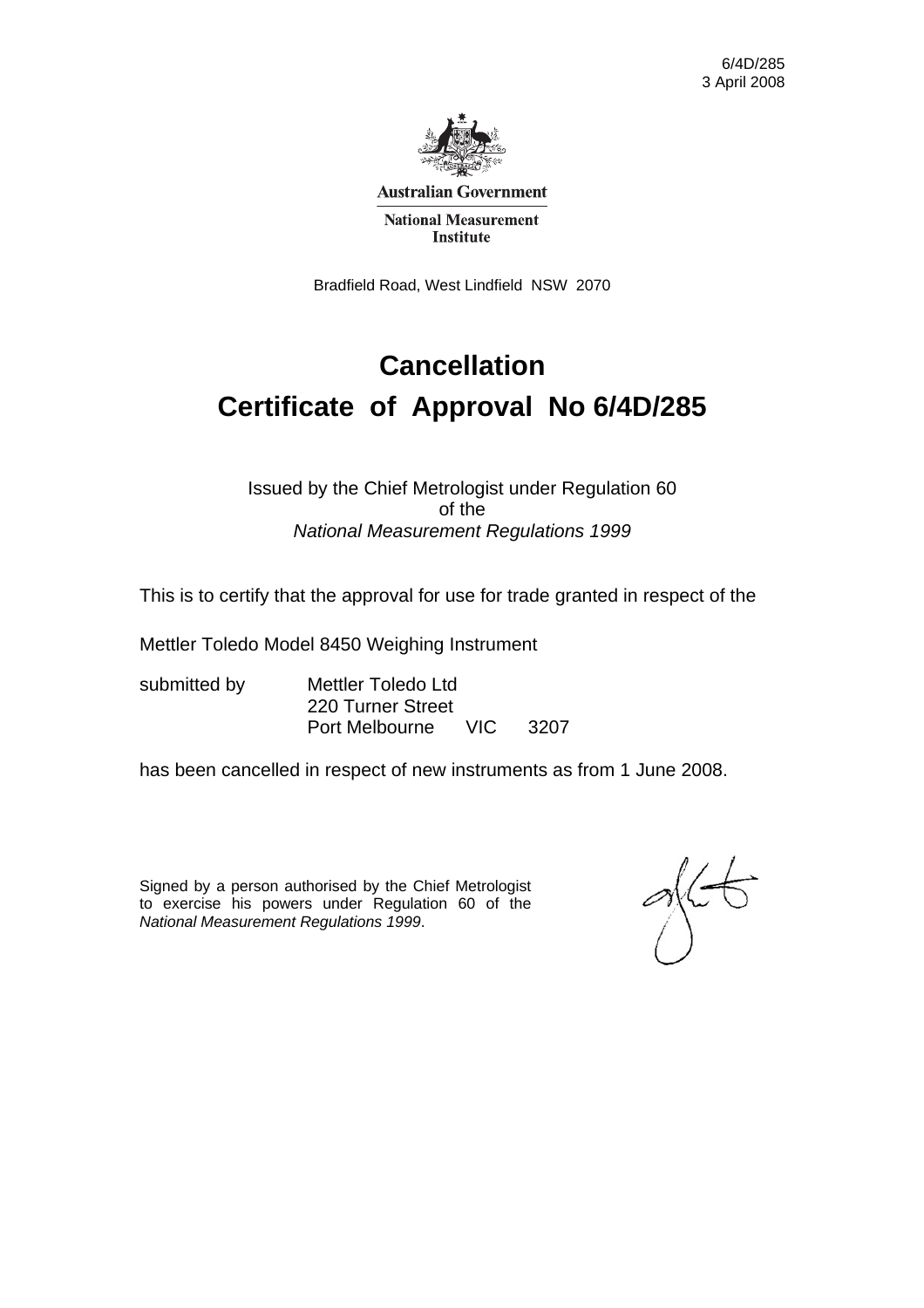

## **National Standards Commission**

12 Lyonpark Road, North Ryde NSW

### **Certificate of Approval**

### **No 6/4D/285**

Issued under Regulation 60 of the National Measurement Regulations 1999

This is to certify that an approval for use for trade has been granted in respect of the

Mettler Toledo Model 8450 Weighing Instrument

submitted by Mettler Toledo Limited 525 Graham Street Port Melbourne VIC 3207.

**NOTE:** This Certificate relates to the suitability of the pattern of the instrument for use for trade only in respect of its metrological characteristics. This Certificate does not constitute or imply any guarantee of compliance by the manufacturer or any other person with any requirements regarding safety.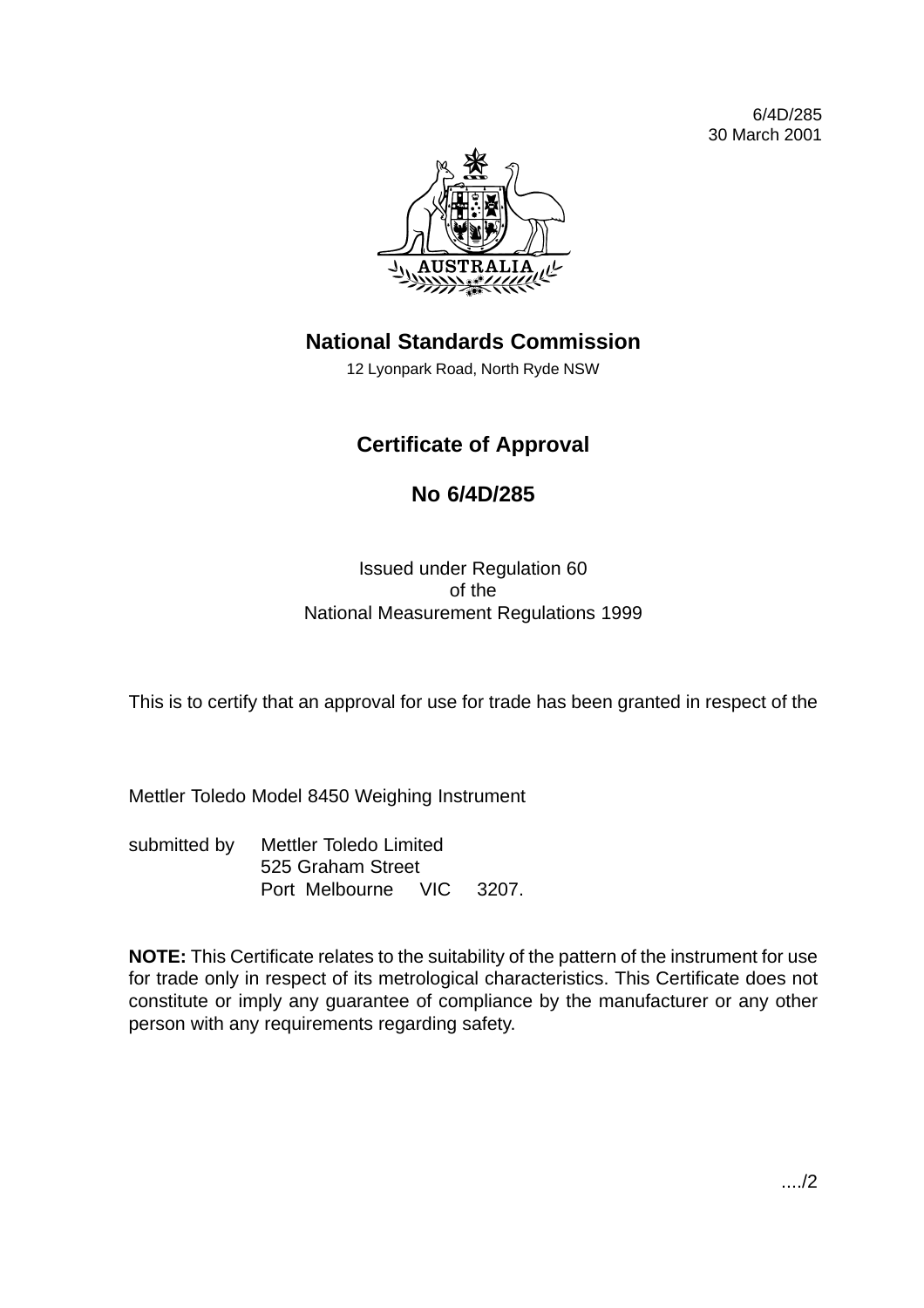Certificate of Approval No 6/4D/285 Page 2

#### CONDITIONS OF APPROVAL

This approval becomes subject to review on 1 December 2002, and then every 5 years thereafter.

Instruments purporting to comply with this approval shall be marked NSC No 6/4D/285 and only by persons authorised by the submittor.

It is the submittor's responsibility to ensure that all instruments marked with this approval number are constructed as described in the documentation lodged with the Commission and with the relevant Certificate of Approval and Technical Schedule. Failure to comply with this Condition may attract penalties under Section 19B of the National Measurement Act and may result in cancellation or withdrawal of the approval, in accordance with the Commission's Document NSC P 106.

The Commission reserves the right to examine any instrument or component of an instrument purporting to comply with this approval.

Auxiliary devices used with this instrument shall comply with the requirements of General Supplementary Certificate No S1/0/A.

#### DESCRIPTIVE ADVICE

**Pattern:** approved 4 November 1997

• A Mettler Toledo model 8450 multiple-range price-computing weighing instrument of 15 kg maximum capacity.

**Variant:** approved 4 November 1997

1. For use in a network.

Technical Schedule No 6/4D/285 describes the pattern and variant 1.

**Variant:** approved 12 April 1999

2. Model 8461 Smart Touch weighing instrument.

Technical Schedule No 6/4D/285 Variation No 1 describes variant 2.

**Variant:** provisionally approved 14 November 2000 approved 18 December 2000

3. A model 355 indicator/printer with a model 8270 basework.

Technical Schedule No 6/4D/285 Variation No 2 describes variant 3.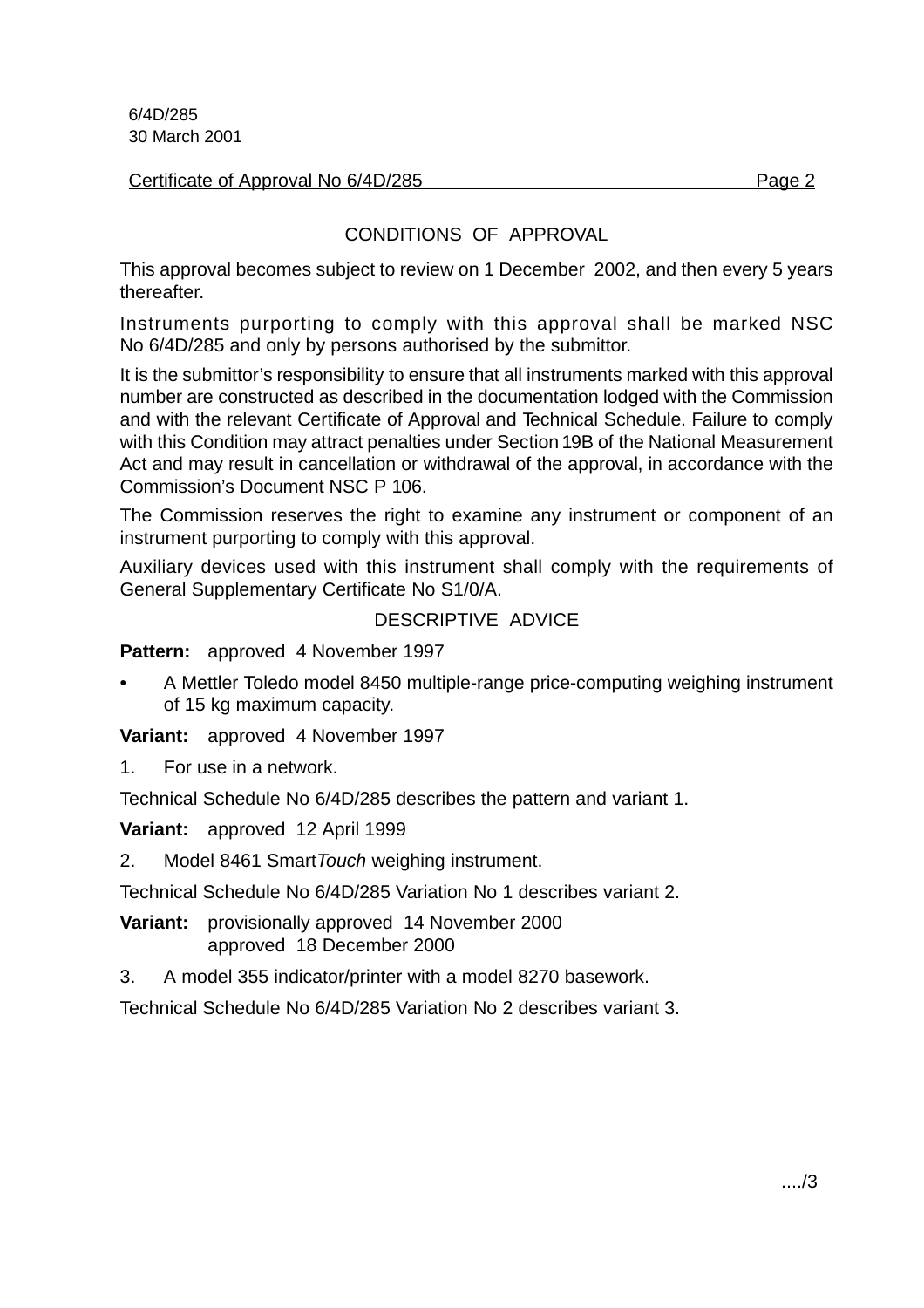Certificate of Approval No 6/4D/285

#### FILING ADVICE

Certificate of Approval No 6/4D/285 dated 24 May 1999 is superseded by this Certificate, and may be destroyed. The documentation for this approval now comprises:

Certificate of Approval No 6/4D/285 dated 30 March 2001 Technical Schedule No 6/4D/285 dated 23 March 1998 (incl. Test Procedure) Technical Schedule No 6/4D/285 Variation No 1 dated 24 May 1999 Technical Schedule No 6/4D/285 Variation No 2 dated 30 March 2001 (incl. Notification of Change) Figure 1 dated 23 March 1998 Figure 2 dated 24 May 1999 Figures 3 to 6 dated 30 March 2001

Signed by a person authorised under Regulation 60 of the National Measurement Regulations 1999 to exercise the powers and functions of the Commission under this Regulation.

mo Seanett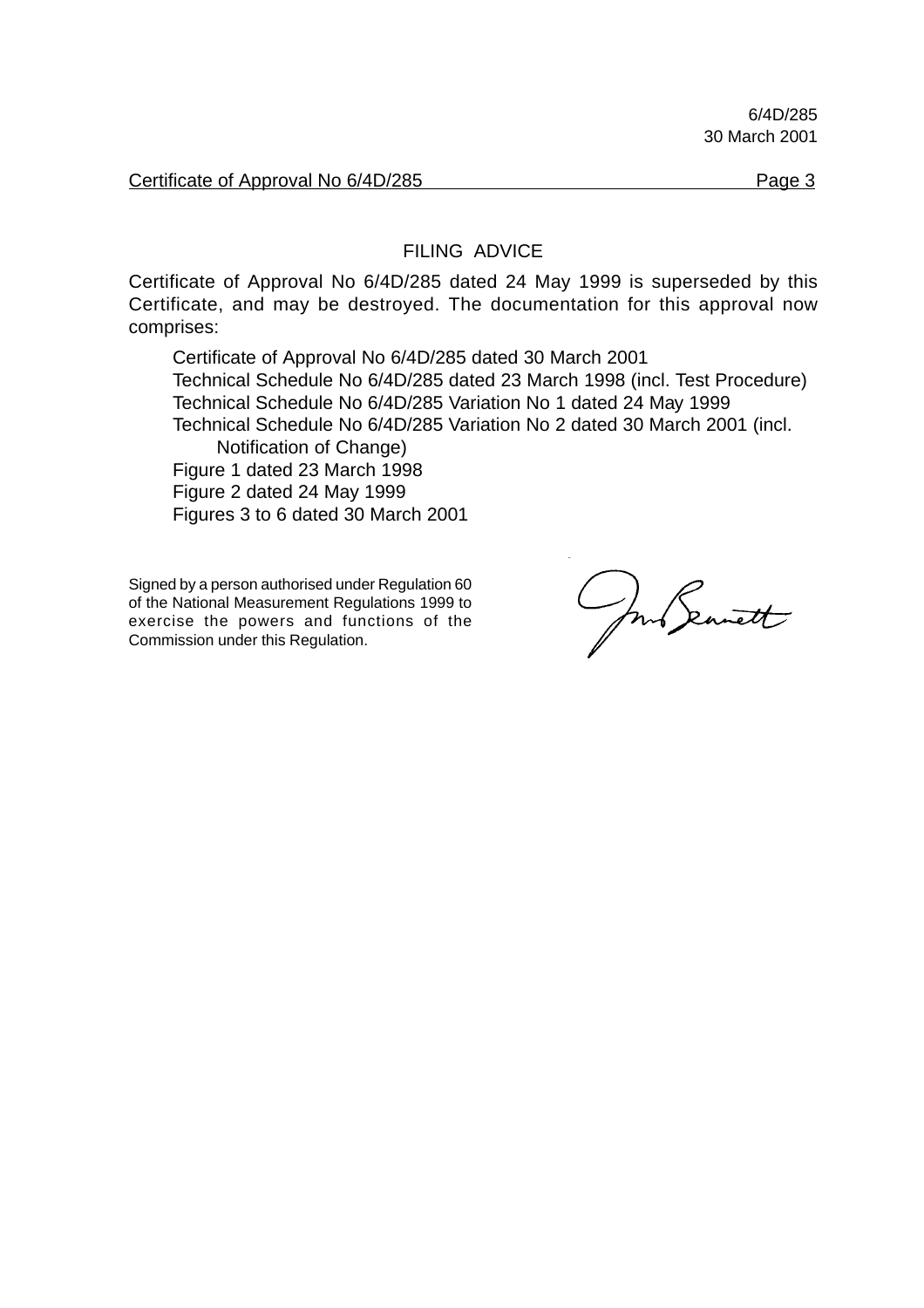#### TECHNICAL SCHEDULE No 6/4D/285

**Pattern:** Mettler Toledo Model 8450 Weighing Instrument.

**Submittor:** Mettler Toledo Limited 525 Graham Street Port Melbourne VIC 3207.

#### **1. Description of Pattern**

A Mettler Toledo model 8450 multiple-range price-computing weighing instrument (Figure 1) having a low range of 6 kg maximum capacity with a verification scale interval (e<sub>1</sub>) of 0.002 kg and having a high range of 15 kg maximum capacity with a verification scale interval (e<sub>2</sub>) of 0.005 kg.

Instruments are fitted with an integral label printer.

Instruments have unit price to \$9999.99/kg, price to \$9999.99, a price look up (PLU) facility, and may be fitted with output sockets for the connection of peripheral and/or auxiliary devices.

Instruments are approved for use over a temperature range of -5 $\rm{^{\circ}C}$  to +40 $\rm{^{\circ}C}$ , and are so marked.

#### **1.1 Zero**

Zero is automatically corrected to within  $\pm 0.25e$ , whenever power is applied and whenever the instrument comes to rest within 0.5e of zero.

The initial zero-setting device has a nominal range of not more than 20% of the maximum capacity of the instrument.

#### **1.2 Tare**

A subtractive pre-set taring device of up to 5.998 kg maximum capacity may be fitted.

#### **1.3 Display Check**

A display check is initiated whenever power is applied.

#### **1.4 Verification/Certification Provision**

Provision is made for the application of a verification/certification mark.

#### **1.5 Sealing Provision**

Provision is made for the calibration adjustment access hole located on the lower left hand side of the instrument to be sealed by means of either a bracket and sealing screw, or by a destructible label.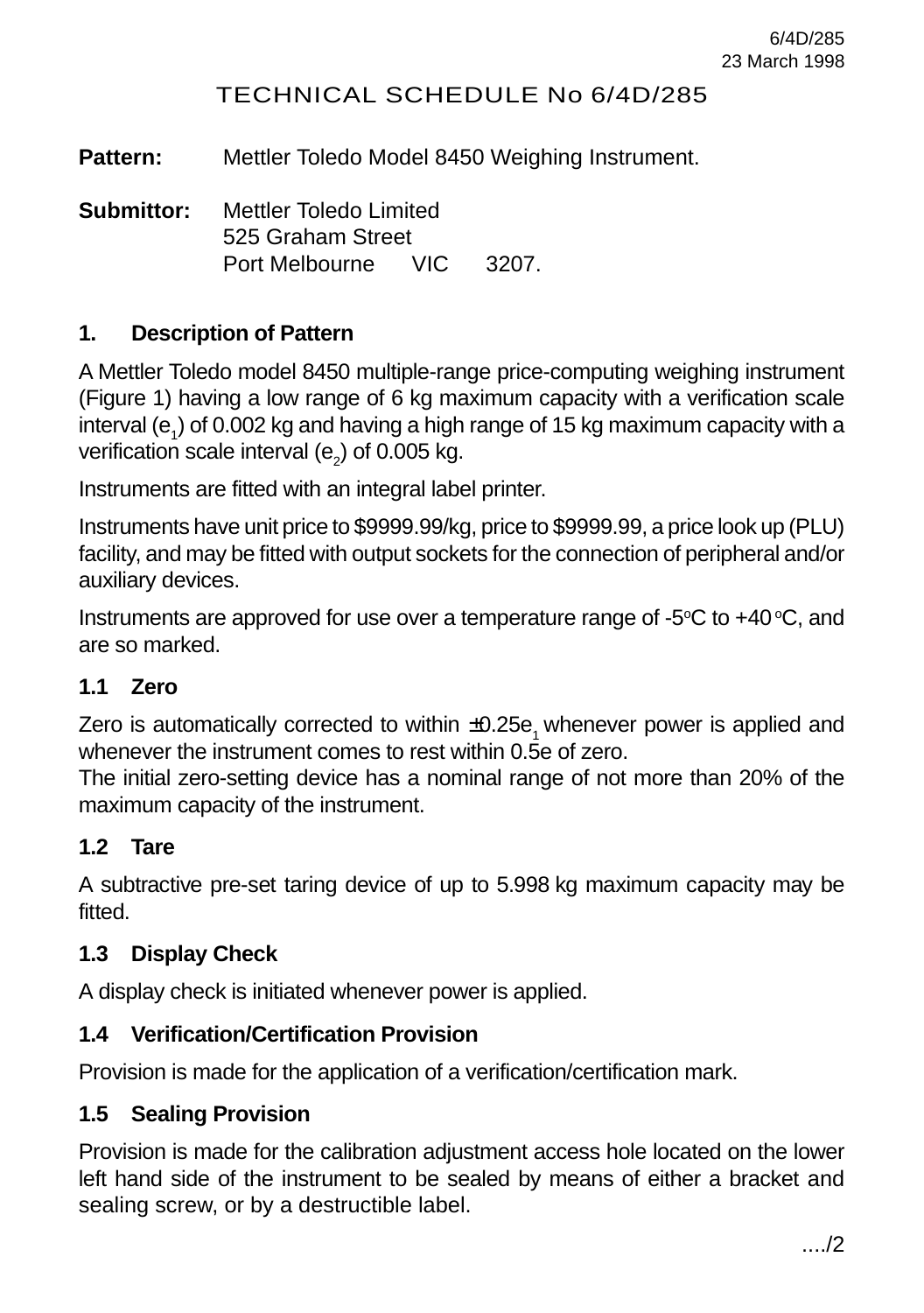#### **1.6 Levelling**

Instruments are provided with adjustable feet and a level indicator.

#### **1.7 Markings**

Instruments carry the following markings, in the form shown at right:

| Manufacturer's mark, or name written in full |                                                      |
|----------------------------------------------|------------------------------------------------------|
| Indication of accuracy class                 | W)                                                   |
| For each range:                              |                                                      |
| Maximum capacity                             | <i>Max</i> kg $*$                                    |
| Minimum capacity                             | <i>Min</i> kg $*$                                    |
| Verification scale interval                  | $e =$ kg *                                           |
| Tare capacity                                | $T =$ kg *                                           |
| Serial number of the instrument              |                                                      |
| Pattern approval mark for the instrument     | NSC No 6/4D/285                                      |
| Special temperature limits                   | -5 $\mathrm{^{\circ}C}$ to / 40 $\mathrm{^{\circ}C}$ |
|                                              |                                                      |

\* These markings shall also be shown near the display of the result if they are not already located there.

#### **2.1 Description of Variant 1**

The instrument may be connected in a network with compatible Mettler Toledo instruments, to share common PLU data, and to accumulate and retrieve management information.

The model 8450 instrument is available as a 'satellite' only; the network contains a compatible Commission-approved Mettler Toledo instrument as the 'master'. A master instrument contains a 'master' circuit board and memory to operate as a network master in addition to the circuitry of the 'satellite'.

Each satellite in the network is able to access the network master for programming common PLU data and other management functions (only one instrument in the network can carry out such functions at any time).

In addition, the network may be interfaced with a computer for the collection of management data, or the downloading of PLU data.

Note: The weighing and price-computing functions of each weighing instrument in the network are independent, and the removal, repair or replacement of a particular weighing instrument does not necessitate reverification of any other weighing instrument in the network.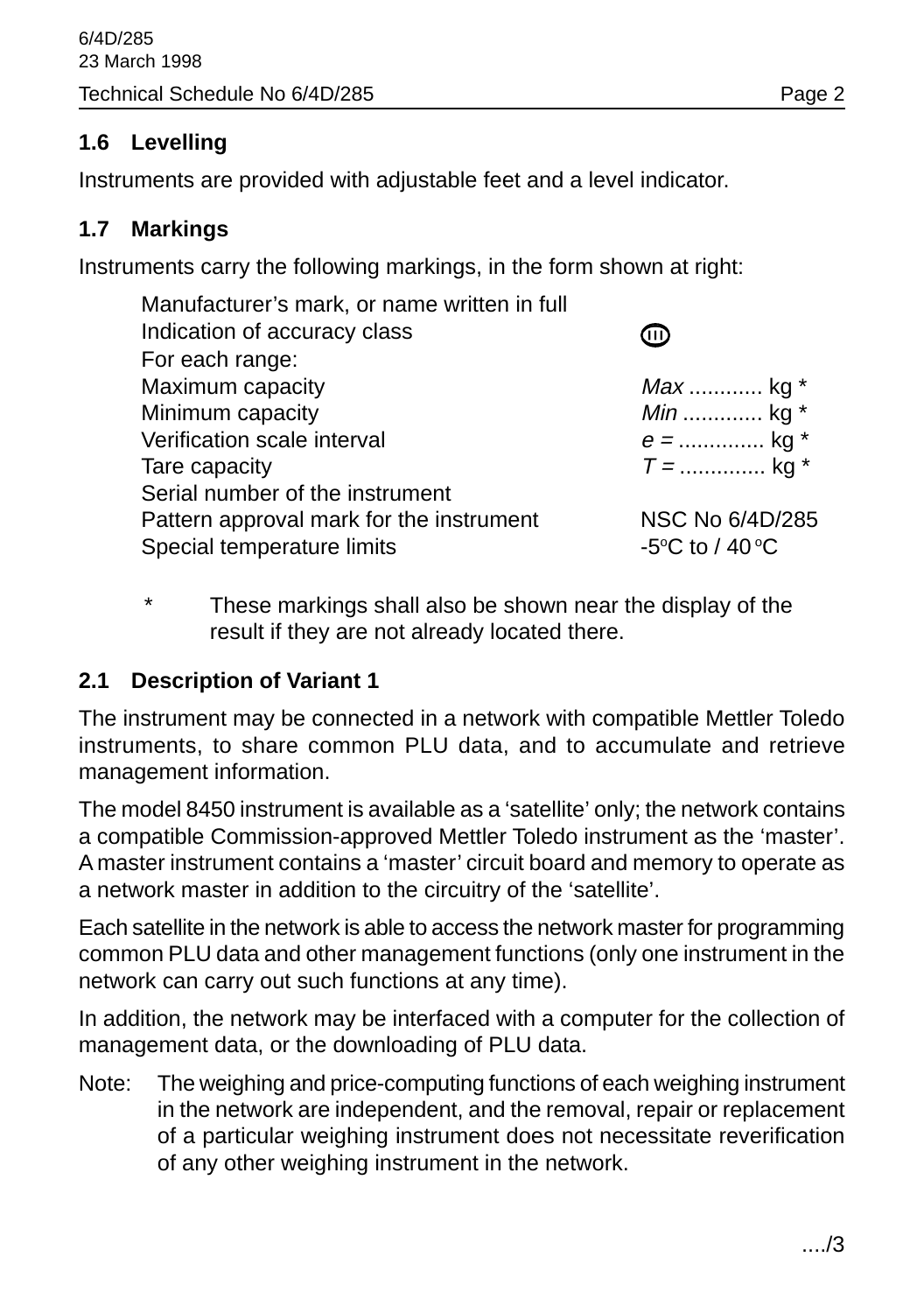#### TEST PROCEDURE

Instruments should be tested in accordance with any relevant tests specified in the Inspector's Handbook. Refer to the manufacturer's instructions before beginning the test.

Ensure that the instruments are being used within the special temperature limits specified in this approval.

- (a) To exercise the instrument, apply a test load equal to the maximum capacity of the instrument. Remove the load.
- (b) To overcome the effect of the zero-tracking facility, place 10e<sub>1</sub> on the load receptor and check that the instrument has been set to zero within  $\pm 0.25{\rm e}_{_1}.$
- (c) With the 10e<sub>1</sub> still on the load receptor, complete a load test in at least five steps up to a value just below the maximum capacity of the first range (Max $_{_1}$  - 5e $_{_1}$ ). The test loads selected shall include Min $_{_1}$  and values at or near those at which the maximum permissible errors change. Similarly remove the test loads to check zero at 10e<sub>1</sub>. Zero shall be correct to within  $\pm 0.5e_1$ .
- (d) If the instrument has maintained the correct zero setting, retain the  $10e<sub>1</sub>$ on the receptor and complete a load test to the maximum capacity of the instrument in at least five steps. The first step shall be at Max $_{_1}$  + 5e $_{2}$  and other test loads shall include Max $_2$  and values at or near those at which the maximum permissible errors change. Similarly remove the test loads to check zero at 10e<sub>1</sub>. Zero shall be correct to within  $\pm$ 0.5e<sub>2</sub>.

#### **Maximum Permissible Errors at Verification/Certification**

The maximum permissible errors for increasing and decreasing loads on initial verification/certification for loads, m, expressed in verification scale intervals, e, are:

 $\pm 0.5$  e for loads  $0 \le m \le 500$ ;  $±1.0 e$  for loads  $500 < m \le 2000$ ; and  $\pm 1.5$  e for loads 2 000 <  $m \le 10$  000.

For multiple-range instruments with verification scale intervals of  ${\sf e}_{_1}, {\sf e}_{_2},...$ , apply  ${\sf e}_{\scriptscriptstyle 1}$ for zero adjustment, and for maximum permissible errors apply  ${\sf e}_{\scriptscriptstyle 1}^{} ,$   ${\sf e}_{\scriptscriptstyle 2}^{} ,$  ..., as applicable for the load.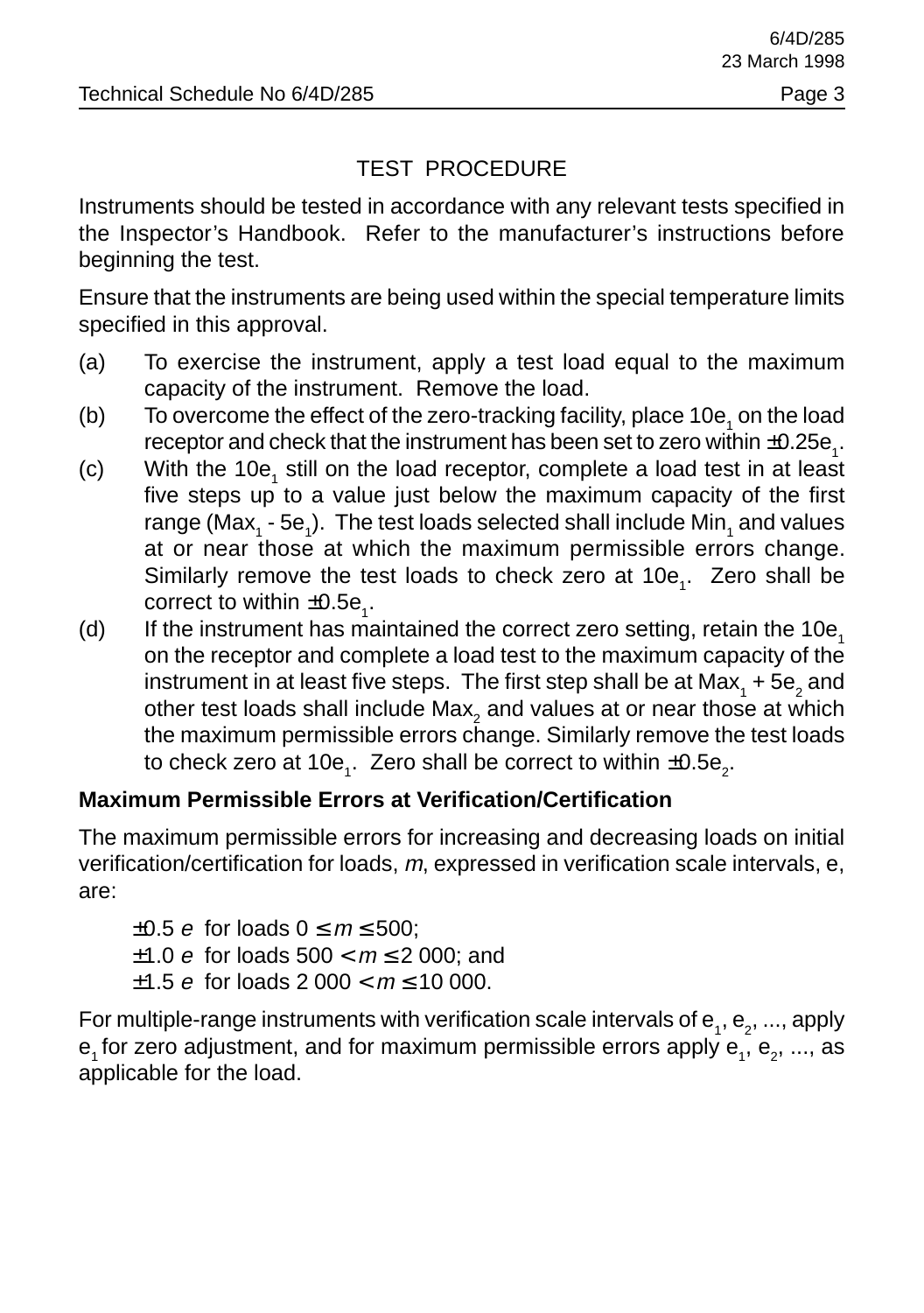#### TECHNICAL SCHEDULE No 6/4D/285

#### VARIATION No 1

**Pattern:** Mettler Toledo Model 8450 Weighing Instrument.

**Submittor:** Mettler Toledo Limited 525 Graham Street Port Melbourne VIC 3207.

#### **1. Description of Variant 2**

A Mettler Toledo model 8461 SmartTouch multi-interval price-computing weighing instrument (Figure 2) with a verification scale interval (e<sub>1</sub>) of 0.002 kg up to 6 kg, and a verification scale interval (e<sub>2</sub>) of 0.005 kg from 6 kg up to the maximum capacity of 15 kg.

Instruments are fitted with an LCD touch screen display/keyboard and an integral label printer. Instruments also have a price look up (PLU) facility.

Instruments are approved for use over a temperature range of -5 $\mathrm{^{\circ}C}$  to 40 $\mathrm{^{\circ}C}$ , and are so marked.

Instruments are provided with adjustable feet and a level indicator. Adjacent to the level indicator is a notice stating 'instrument must be level when in use', or similar wording.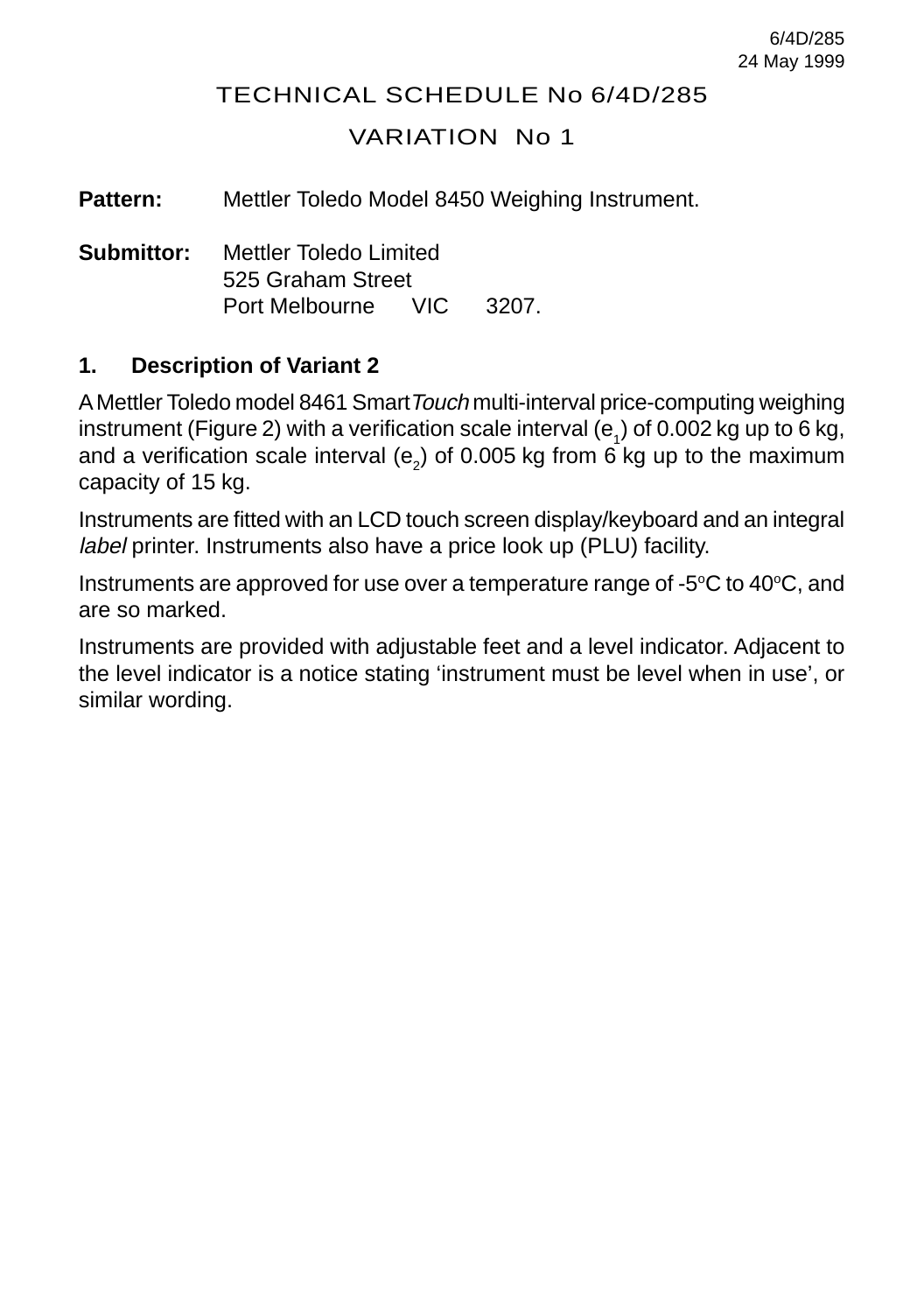### TECHNICAL SCHEDULE No 6/4D/285 VARIATION No 2

Pattern: Mettler Toledo Model 8450 Weighing Instrument.

**Submittor:** Mettler Toledo Limited 525 Graham Street Port Melbourne VIC 3207.

#### **1. Description of Variant 3**

An instrument comprising the Mettler Toledo model 355 indicator/printer connected to a model 8270 basework (Figure 3). The instrument is a price-computing weighing instrument of 20 kg maximum capacity with a verification scale interval of 0.005 kg.

The model 355 indicator/printer incorporates the displays, keyboard and printer of the model 8450 instrument (Figure 1) into a stainless steel casing (Figure 3) which is connected to the separate model 8270 basework.

Instruments have unit price to \$9999.99/kg, price to \$9999.99, a price look up (PLU) facility, and may be fitted with output sockets for the connection of peripheral and/or auxiliary devices.

A pre-set subtractive taring device of up to 10 kg maximum capacity may be fitted.

Instruments are not to be used for trading direct with the public and are so marked.

Instruments are approved for use over a temperature range of 0°C to +40°C and are so marked.

#### **1.1 Markings**

(a) Model 355 indicator/printers carry the following markings:

| Manufacturer's mark, or name written in full |                                   |
|----------------------------------------------|-----------------------------------|
| Indication of accuracy class                 |                                   |
| Maximum capacity                             | Max  kg *                         |
| Minimum capacity                             | Min  kg *                         |
| Verification scale interval                  | $e =$ kg *                        |
| Tare capacity                                | $T = -$ kg                        |
| Serial number                                |                                   |
| Model number                                 | .                                 |
| Pattern approval mark for the instrument     | NSC No 6/4D/285                   |
| Special temperature limits                   | $0^{\circ}$ C to +40 $^{\circ}$ C |

Instruments are marked with a notice stating NOT TO BE USED FOR TRADING DIRECT WITH THE PUBLIC, or similar wording.

These markings (and the above notice) shall also be shown near the display of the result if they are not already located there.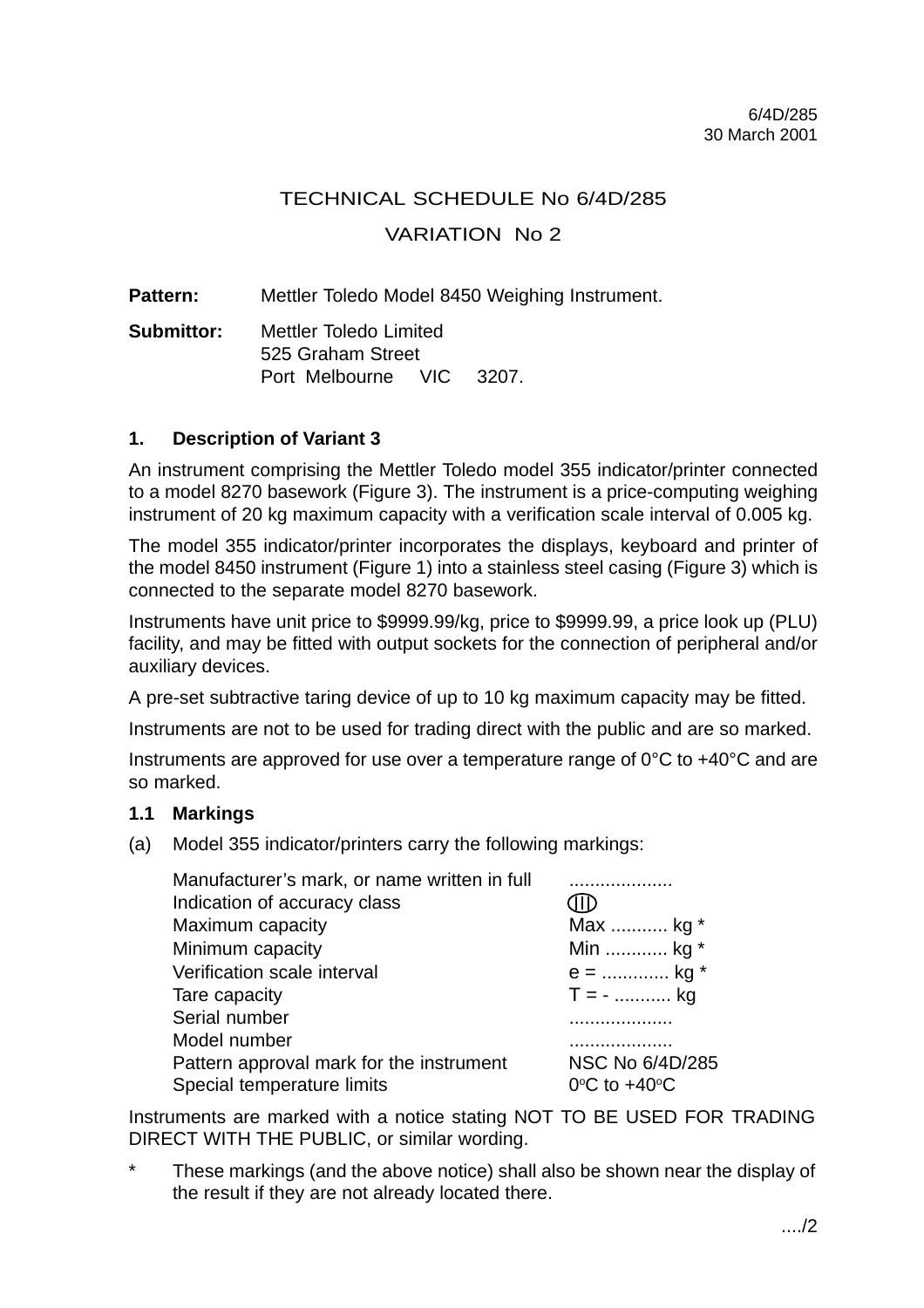#### Technical Schedule No 6/4D/285 Page 2

(b) Model 8720 baseworks carry the following markings:

| Manufacturer's mark, or name written in full |                                  |
|----------------------------------------------|----------------------------------|
| Indication of accuracy class                 | - 41D -                          |
| Serial number                                | .                                |
| Model number                                 |                                  |
| Pattern approval mark for the instrument     | NSC No 6/4D/285                  |
| Special temperature limits                   | $0^{\circ}$ C to $+40^{\circ}$ C |

#### **1.2 Sealing**

Provision is made for access to the calibration adjustments to be prevented by sealing of the cover below the platter of the model 8270 basework (Figure 4). Provision is also made to prevent access within the casing of the model 355 indicator/printer (other than to the label roll compartment) by the application of destructible adhesive labels on the left-hand side panel (Figure 5) and by a sealing plate and either a leadand-wire seal or destructible adhesive label over the access hole on the rear of the model 355 (Figure 6).

#### NOTIFICATION OF CHANGE

In Technical Schedule No 6/4D/285 dated 23 March 1998;

- A. Clause **1.7 Markings** should be amended by removing the words "in the form shown at right" from the first sentence.
- B. The Test Procedure should be amended by adding the following:

"Ensure that instruments are only being used within the special temperature limits stated elsewhere in this approval."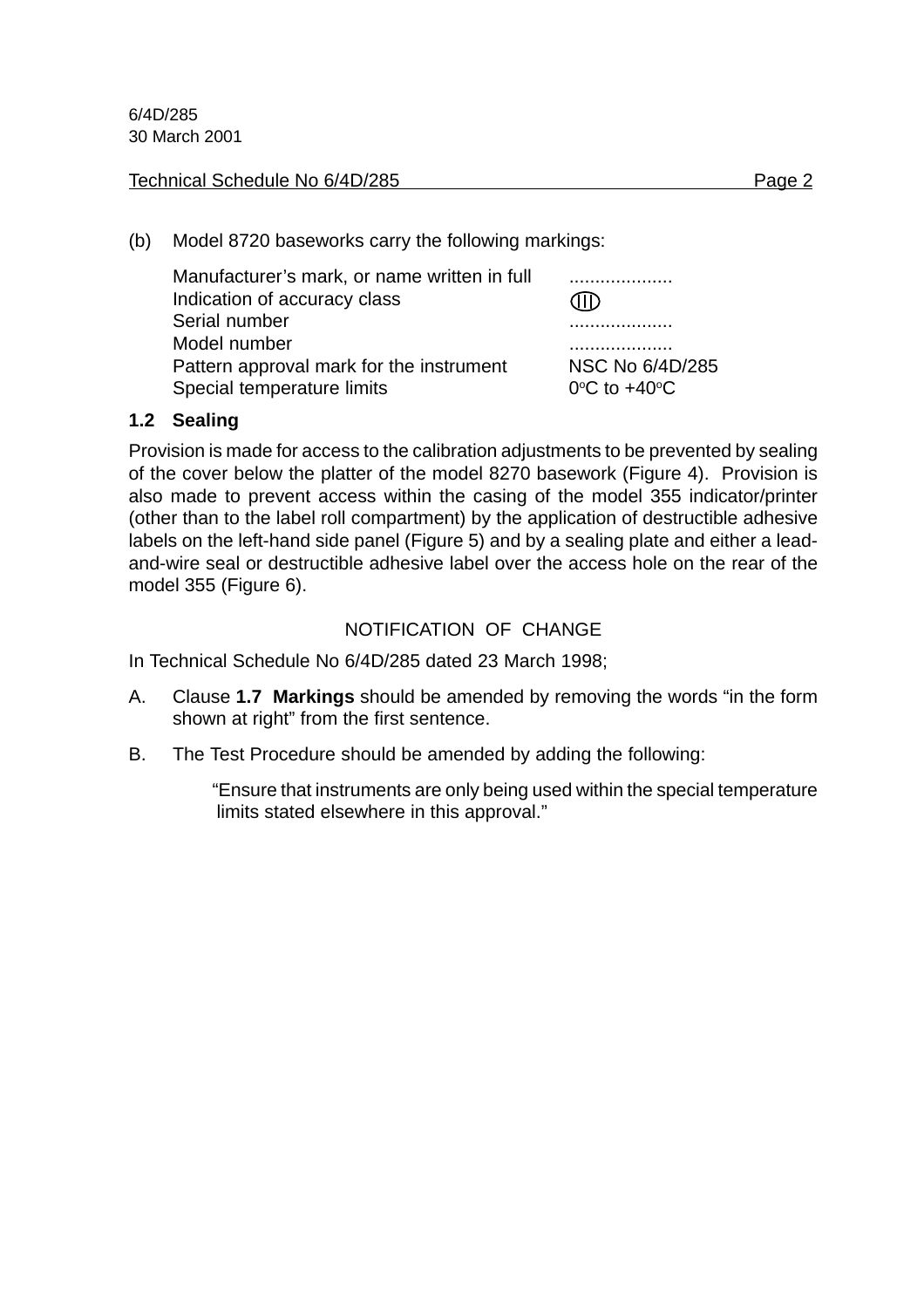6/4D/285 23 January 2004



# **Australian Government**

# **National Standards Commission**

12 Lyonpark Road, North Ryde NSW 2113 Australia

## **Notification of Change**

## **Certificate of Approval No 6/4D/285**

## **Change No 1**

The following changes are made to the approval documentation for the

Mettler Toledo Model 8450 Weighing Instrument

| submitted by Mettler Toledo Limited |  |  |
|-------------------------------------|--|--|
| now of 220 Turner Street            |  |  |
| Port Melbourne VIC 3207.            |  |  |

1. In Certificate of Approval No 6/4D/285 dated 30 March 2001, the Condition of Approval referring to the review of the approval should be amended to read:

"This approval becomes subject to review on 1 December 2007, and then every 5 years thereafter."

2. In Technical Schedule No 6/4D/285 dated 23 March 1998, its Variation No 1 dated 24 May 1999, and its Variation No 2 dated 30 March 2001, the address of the submittor should be amended to read:

"220 Turner Street Port Melbourne VIC 3207".

Signed by a person authorised under Regulation 60 of the National Measurement Regulations 1999 to exercise the powers and functions of the Commission under this Regulation.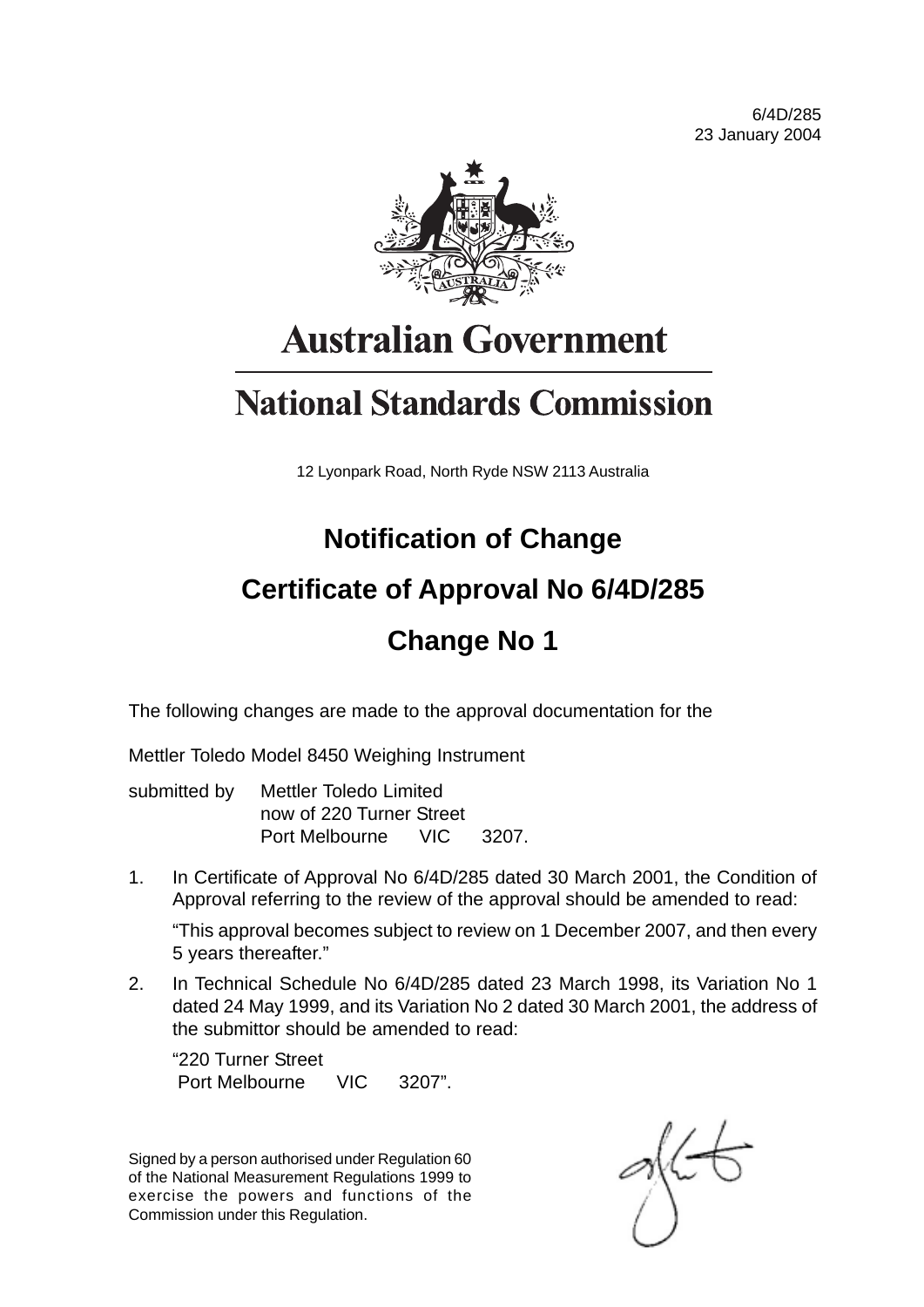### FIGURE 6/4D/285 - 1



Mettler Toledo Model 8450 Weighing Instrument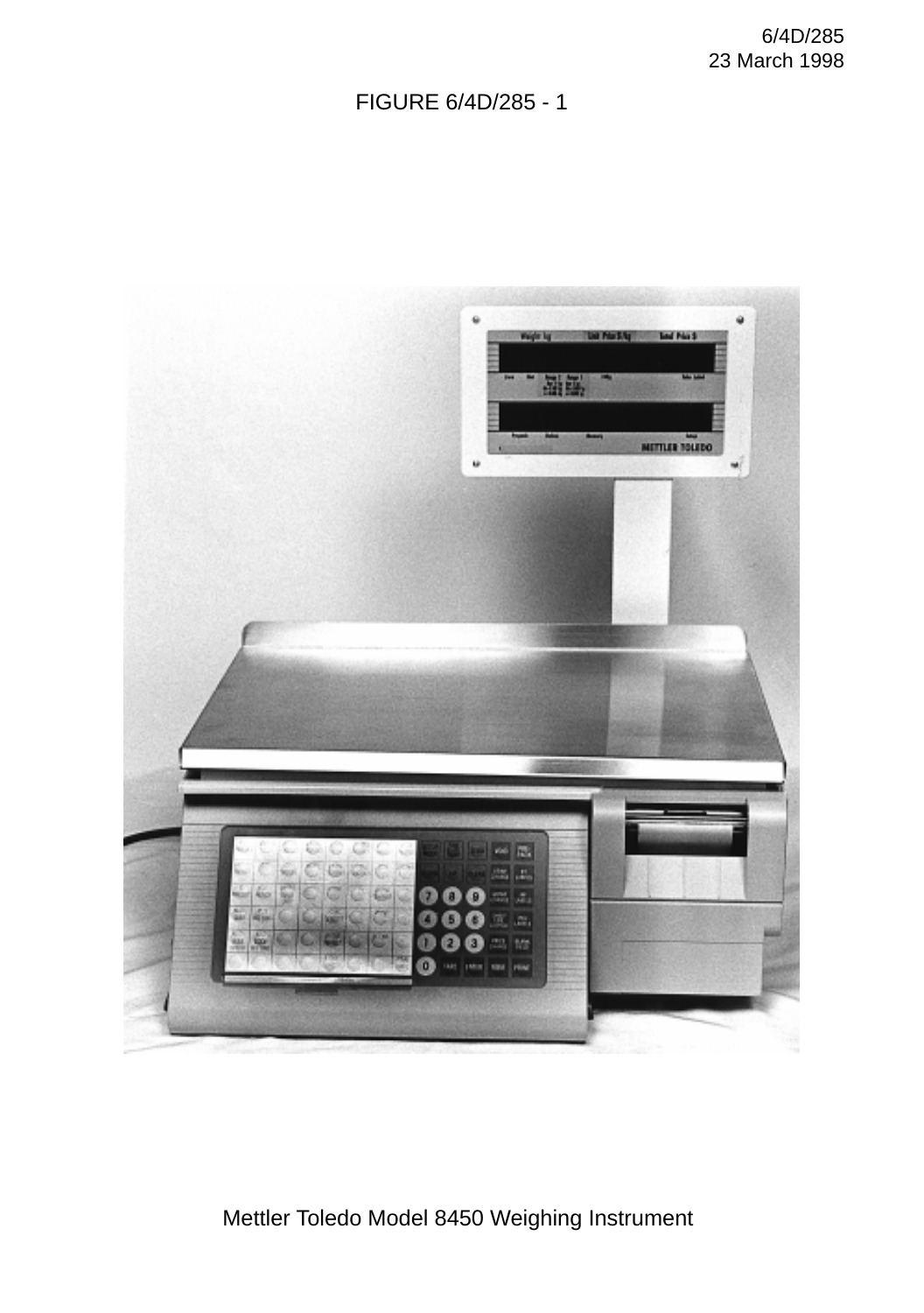#### FIGURE 6/4D/285 - 2



Mettler Toledo Model 8461 Smart Touch Weighing Instrument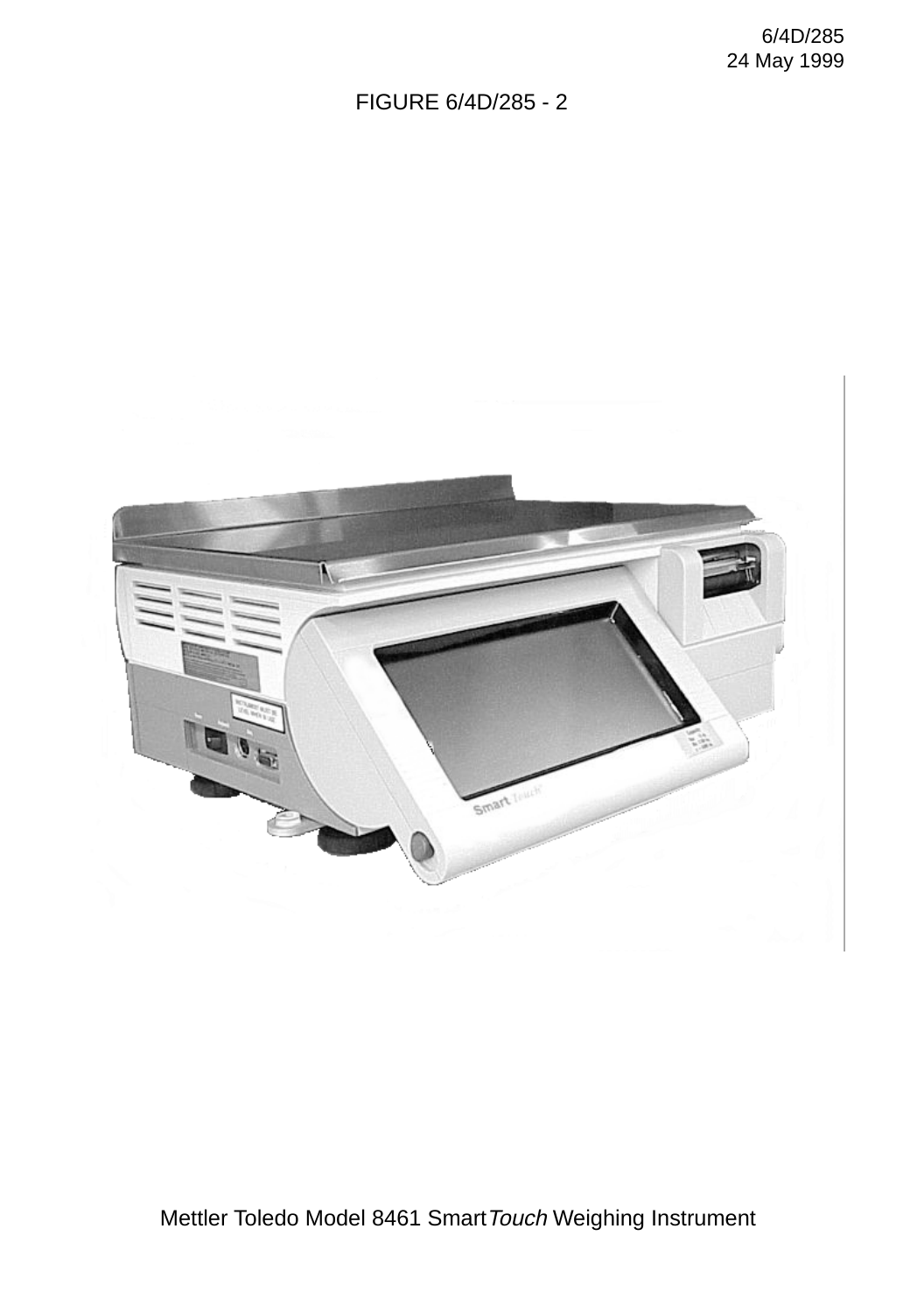#### FIGURE 6/4D/285 - 3



Mettler Toledo Model 355 Indicator/Printer and Model 8270 Basework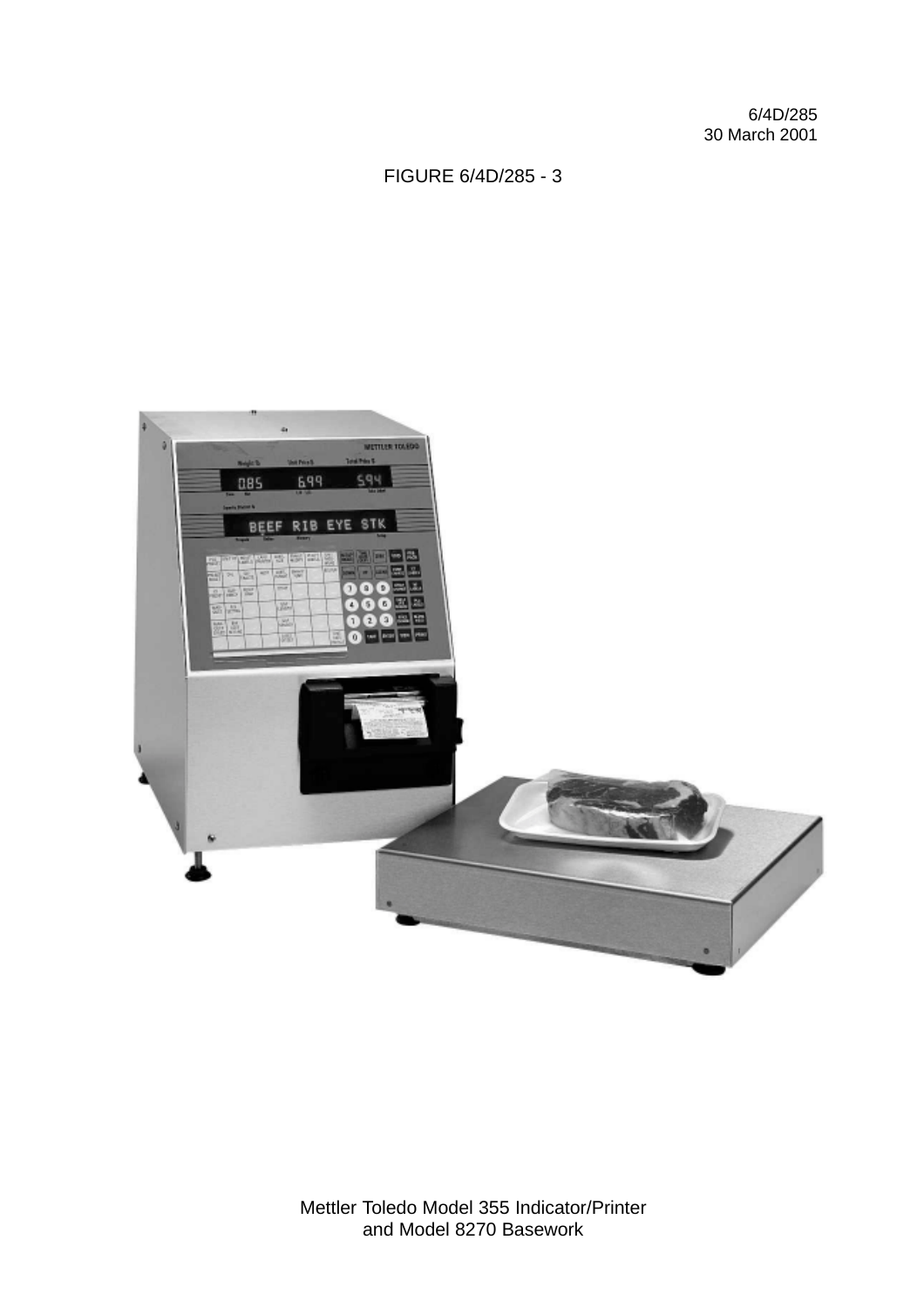FIGURE 6/4D/285 - 4



LEAD-AND-WIRE SEAL

Showing Sealing of Model 8270 Basework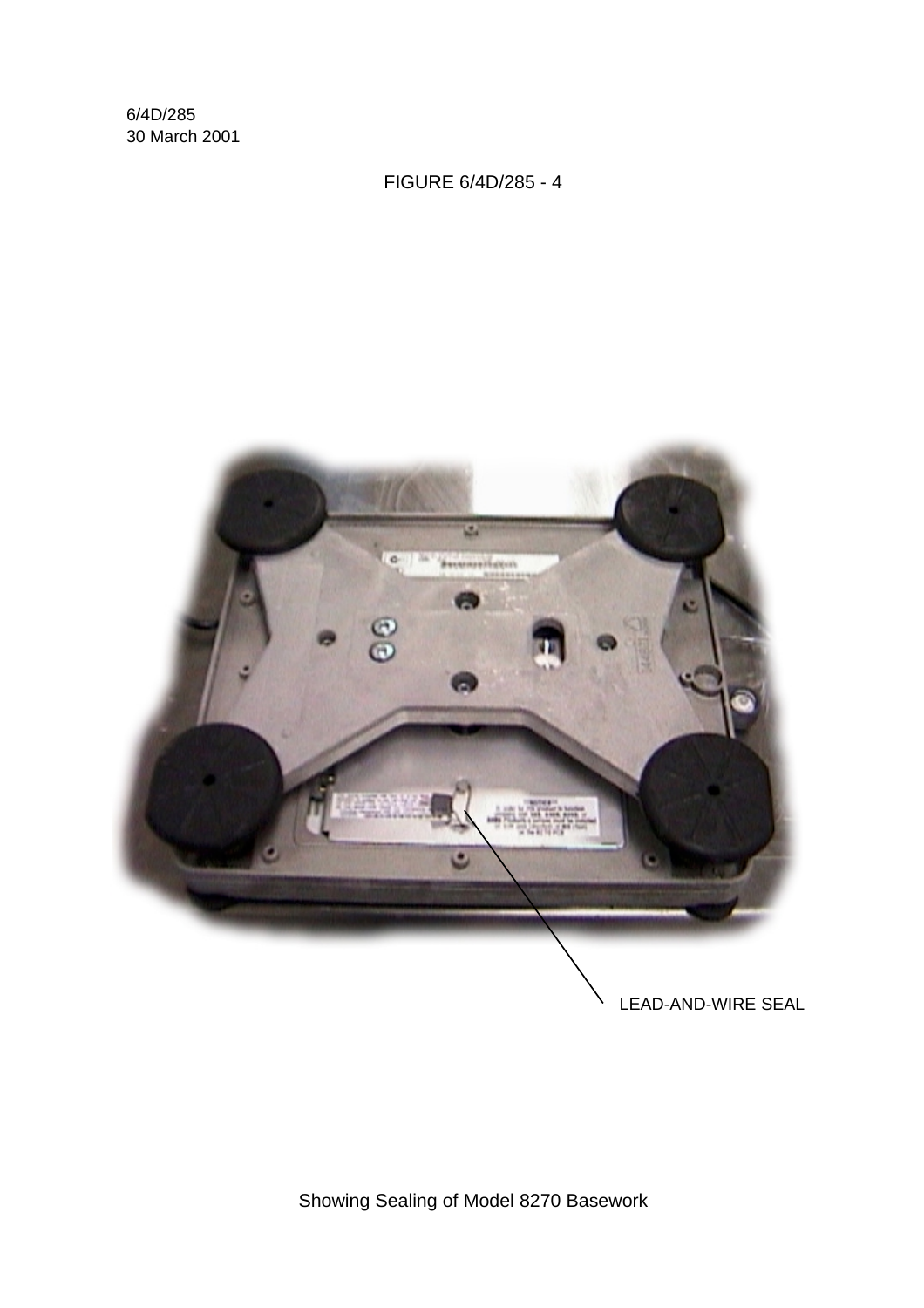## FIGURE 6/4D/285 - 5